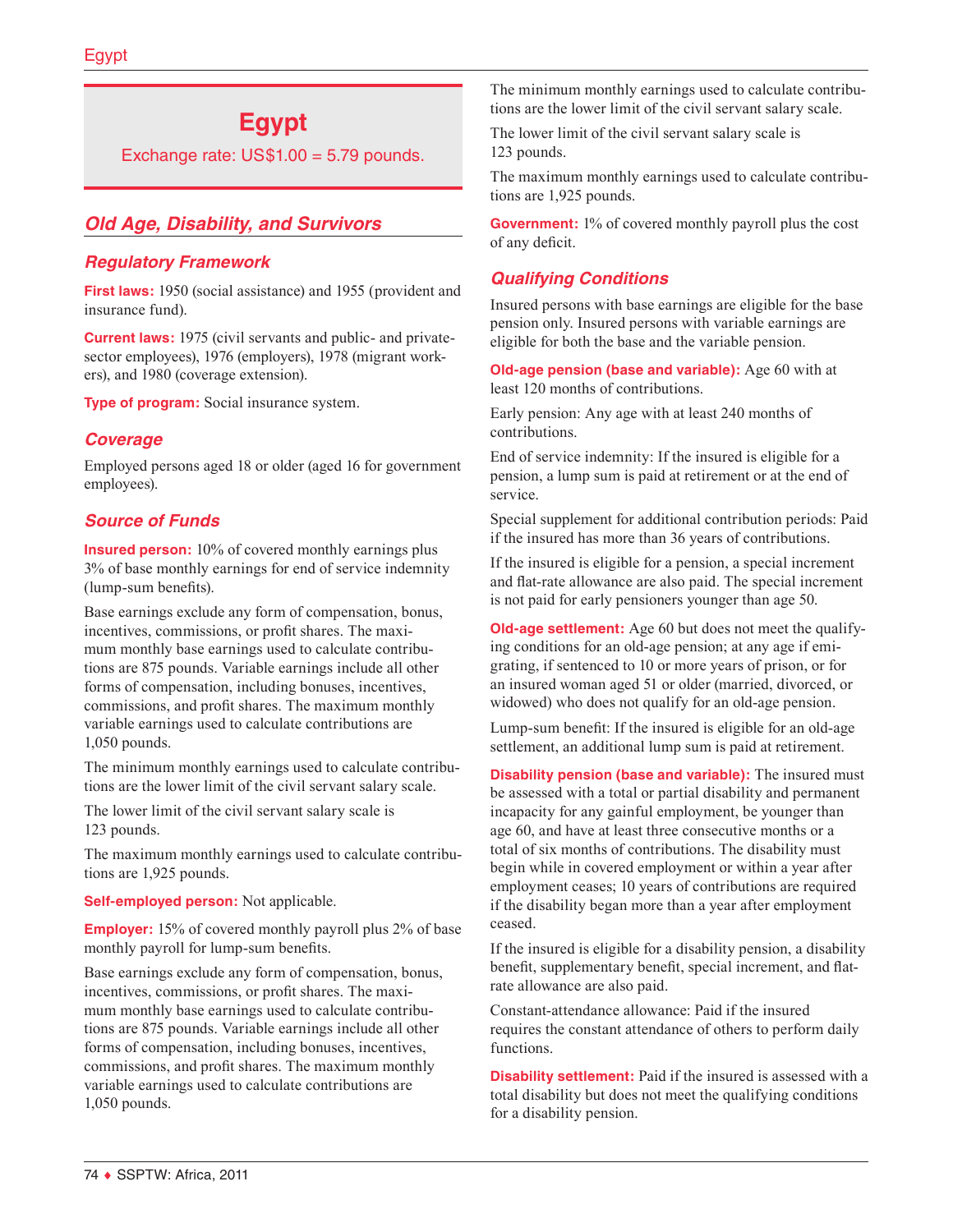If the insured is eligible for a disability settlement, a lumpsum benefit and supplementary benefit are also paid.

**Survivor pension (base and variable):** The deceased was a pensioner or had at least three consecutive months or a total of six months of contributions; at least 10 years of contributions are required if the death occurred more than a year after employment ceased and before the insured reached retirement age.

If the deceased was eligible for a survivor pension, a survivor benefit, supplementary benefit, special increment, and flat-rate allowance are also paid.

**Survivor benefit:** If the deceased met the qualifying conditions for a survivor pension, a lump sum is paid to eligible survivors or the legal heir.

**Survivor settlement:** If the deceased did not meet the qualifying conditions for a survivor pension, a lump sum is paid to eligible survivors or the legal heir.

If the deceased was eligible for a survivor settlement, a lump-sum benefit and supplementary benefit are also paid.

**Death grant:** Paid to the surviving spouse or eligible children if the insured dies.

**Funeral grant:** The cost of the funeral is paid to the surviving spouse or to the eldest child.

Eligible survivors are a dependent widow or a dependent, disabled widower; dependent sons and brothers younger than age 21 (age 26 if a student, no limit if disabled); unmarried daughters and sisters; dependent parents; and a divorced spouse without any other source of income and previously married to the deceased for at least 20 years.

# *Old-Age Benefits*

**Base old-age pension:** Up to 1/45 (1/40 for arduous work or 1/36 for dangerous work) of the reference base earnings is paid for each year of contributions, up to 36 years.

For private sector-employees the reference monthly base earnings are the average monthly base earnings in the last two years or in the five years before the last two years multiplied by 1.4, whichever is lower, up to 875 pounds. For public-sector employees and civil servants the reference monthly base earnings are the average monthly base earnings in the last two years, up to 875 pounds.

Early pension: The pension is calculated according to an actuarial reduction factor specified by law.

Old-age benefit: One month of reference base earnings is paid for each year of contributions.

For private-sector employees the reference monthly base earnings are the average monthly base earnings in the last two years or in the five years before the last two years multiplied by 1.4, whichever is lower, up to 875 pounds. For public-sector employees and civil servants the reference monthly base earnings are the average monthly base earnings in the last two years, up to 875 pounds.

Special supplement for additional contribution periods: A lump sum of 15% (9% for contribution periods paid retroactively) of the reference base annual earnings is paid for each year of contributions exceeding 36 years.

Special increment: 25% of the base pension is paid, up to 35 pounds.

The minimum increment is 20 pounds.

Flat-rate allowance: 10 pounds is paid.

**Variable old-age pension:** 1/45 (1/40 for arduous work or 1/36 for dangerous work) of the reference variable earnings is paid for each year of contributions.

The reference monthly variable earnings are the average monthly variable earnings for the total contribution period plus 2% for each complete year of contributions, up to 1,050 pounds.

Early pension: The pension is calculated according to an actuarial reduction factor specified by law.

The minimum total pension (base plus variable) is 50% of average monthly (base plus variable) earnings in the last two years (with at least 20 years of coverage).

The maximum total pension (base plus variable) is 80% of average monthly (base plus variable) earnings.

**Old-age settlement:** A lump sum of up to 15% (9% for contribution periods paid retroactively) of the total reference (base plus variable) earnings multiplied by 12 is paid for each year of contributions.

For private-sector employees the reference monthly base earnings are the average monthly base earnings in the last two years or in the five years before the last two years multiplied by 1.4, whichever is lower, up to 875 pounds. For public-sector employees and civil servants the reference monthly base earnings are the average monthly base earnings in the last two years, up to 875 pounds.

The reference monthly variable earnings are the average monthly variable earnings for the total contribution period plus 2% for each complete year of contributions, up to 1,050 pounds.

Lump-sum benefit: One month of base earnings is paid for each year of contributions.

For private-sector employees the reference monthly base earnings are the average monthly base earnings in the last two years or in the five years before the last two years multiplied by 1.4, whichever is lower, up to 875 pounds. For public-sector employees and civil servants the reference monthly base earnings are the average monthly base earnings in the last two years, up to 875 pounds.

## *Permanent Disability Benefits*

**Base disability pension:** Up to  $1/45$  ( $1/40$  for arduous work or 1/36 for dangerous work) of the reference base earnings is paid for each year of contributions, up to 36 years.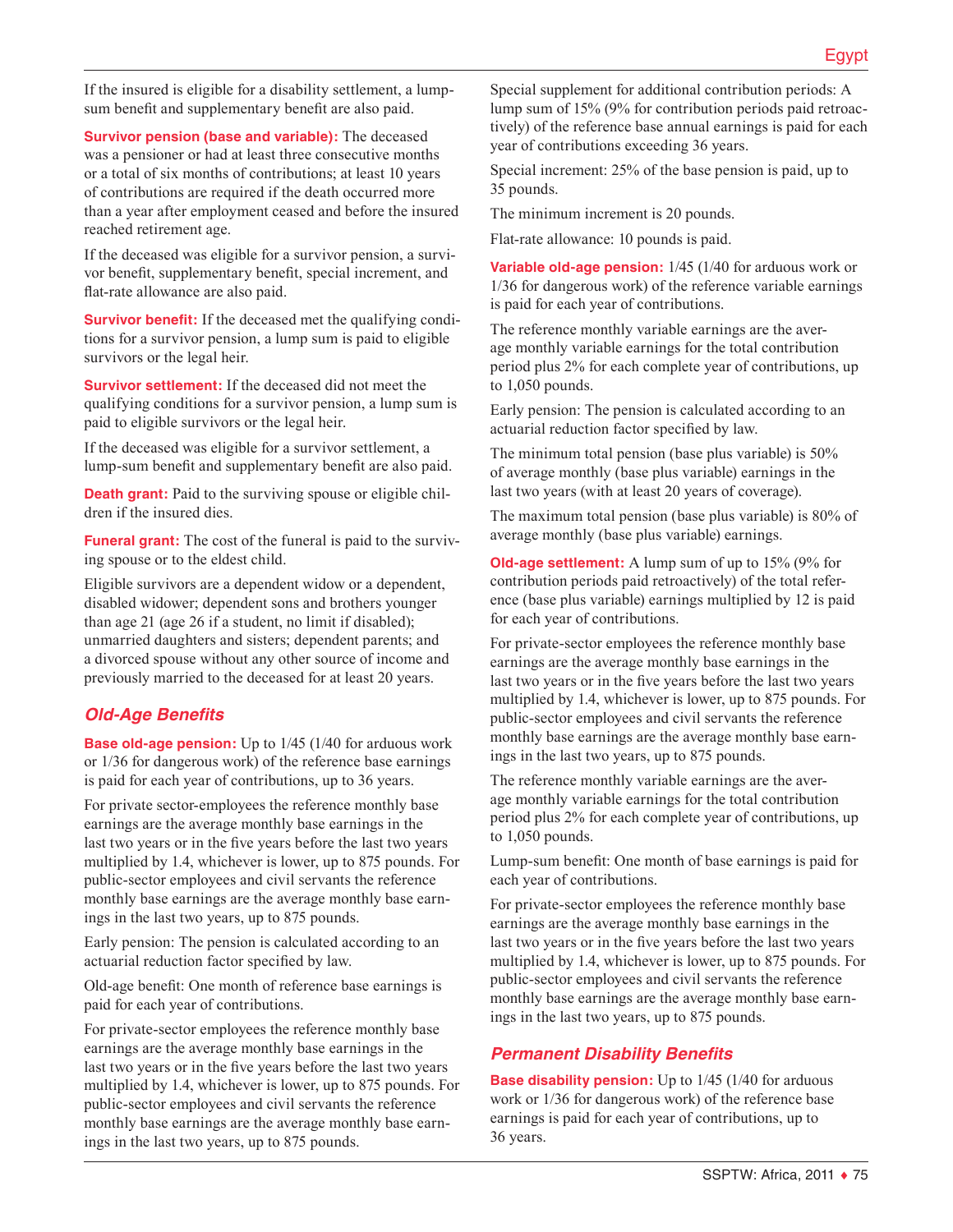For private-sector employees the reference monthly base earnings are the average monthly base earnings in the last two years or in the five years before the last two years multiplied by 1.4, whichever is lower, up to 875 pounds. For public-sector employees and civil servants the reference monthly base earnings are the average monthly base earnings in the last two years, up to 875 pounds.

Disability benefit: One month of base earnings is paid for each year of contributions.

The minimum benefit is 10 months of the reference base earnings.

For private-sector employees the reference monthly base earnings are the average monthly base earnings in the last two years or in the five years before the last two years multiplied by 1.4, whichever is lower, up to 875 pounds. For public-sector employees and civil servants the reference monthly base earnings are the average monthly base earnings in the last two years, up to 875 pounds.

Supplementary benefit: 12 times the reference base monthly earnings used to calculate the disability pension multiplied by an age coefficient is paid. The benefit is reduced by 50% for a partial disability.

Special increment: 25% of the base pension is paid, up to 35 pounds. The minimum increment is 20 pounds.

Flat-rate allowance: 10 pounds is paid.

Constant-attendance allowance: 20% of the pension is paid.

**Variable disability pension:** 1/45 (1/40 for arduous work or 1/36 for dangerous work) of the reference variable earnings is paid for each year of contributions.

The reference monthly variable earnings are the average monthly variable earnings for the total contribution period plus 2% for each complete year of contributions, up to 1,050 pounds.

The minimum total pension (base plus variable) is 65% of the average monthly (base plus variable) earnings in the last two years (with at least 20 years of coverage) or 100 pounds a month (whichever is greater).

The maximum total pension (base plus variable) is 80% of the average monthly (base plus variable) earnings or 65% of the maximum monthly earnings used to calculate contributions (1,925 pounds), whichever is lower.

Supplementary benefit: 12 times the reference monthly variable earnings used to calculate the disability pension multiplied by an age coefficient is paid. The benefit is reduced by 50% for a partial disability.

Constant-attendance allowance: 20% of the pension is paid.

**Disability settlement:** Up to 15% (9% for contribution periods paid retroactively) of the total reference (base plus variable) earnings multiplied by 12 is paid for each year of contributions.

For private-sector employees the reference monthly base earnings are the average monthly base earnings in the

last two years or in the five years before the last two years multiplied by 1.4, whichever is lower, up to 875 pounds. For public-sector employees and civil servants the reference monthly base earnings are the average monthly base earnings in the last two years, up to 875 pounds.

The reference monthly variable earnings are the average monthly variable earnings for the total contribution period plus 2% for each complete year of contributions, up to 1,050 pounds.

Lump-sum benefit: One month of base earnings is paid for each year of contributions.

The minimum benefit is 10 months of reference base earnings.

For private-sector employees the reference monthly base earnings are the average monthly base earnings in the last two years or in the five years before the last two years multiplied by 1.4, whichever is lower, up to 875 pounds.

Supplementary benefit: 12 times the total reference monthly (base plus variable) earnings used to calculate the disability pension multiplied by an age coefficient is paid. The benefit is reduced by 50% for a partial disability.

#### *Survivor Benefits*

**Base survivor pension:** Up to 1/45 (1/40 for arduous work or 1/36 for dangerous work) of the reference base earnings is paid for each year of contributions, up to 36 years.

For private-sector employees the reference monthly base earnings are the average monthly base earnings in the last two years or in the five years before the last two years multiplied by 1.4, whichever is lower, up to 875 pounds. For public-sector employees and civil servants the reference monthly base earnings are the average monthly base earnings in the last two years, up to 875 pounds.

The minimum benefit is 10 months of reference base earnings.

For private-sector employees the reference monthly base earnings are the average monthly base earnings in the last two years or in the five years before the last two years multiplied by 1.4, whichever is lower, up to 875 pounds. For public-sector employees and civil servants the reference monthly base earnings are the average monthly base earnings in the last two years, up to 875 pounds.

Supplementary benefit: 12 times the reference monthly base earnings used to calculate the survivor pension multiplied by an age coefficient is paid.

Special increment: 25% of the pension is paid, up to 35 pounds. The minimum increment is 20 pounds.

Flat-rate allowance: 10 pounds is paid.

**Variable survivor pension:** 1/45 (1/40 for arduous work or 1/36 for dangerous work) of the reference variable earnings is paid for each year of contributions.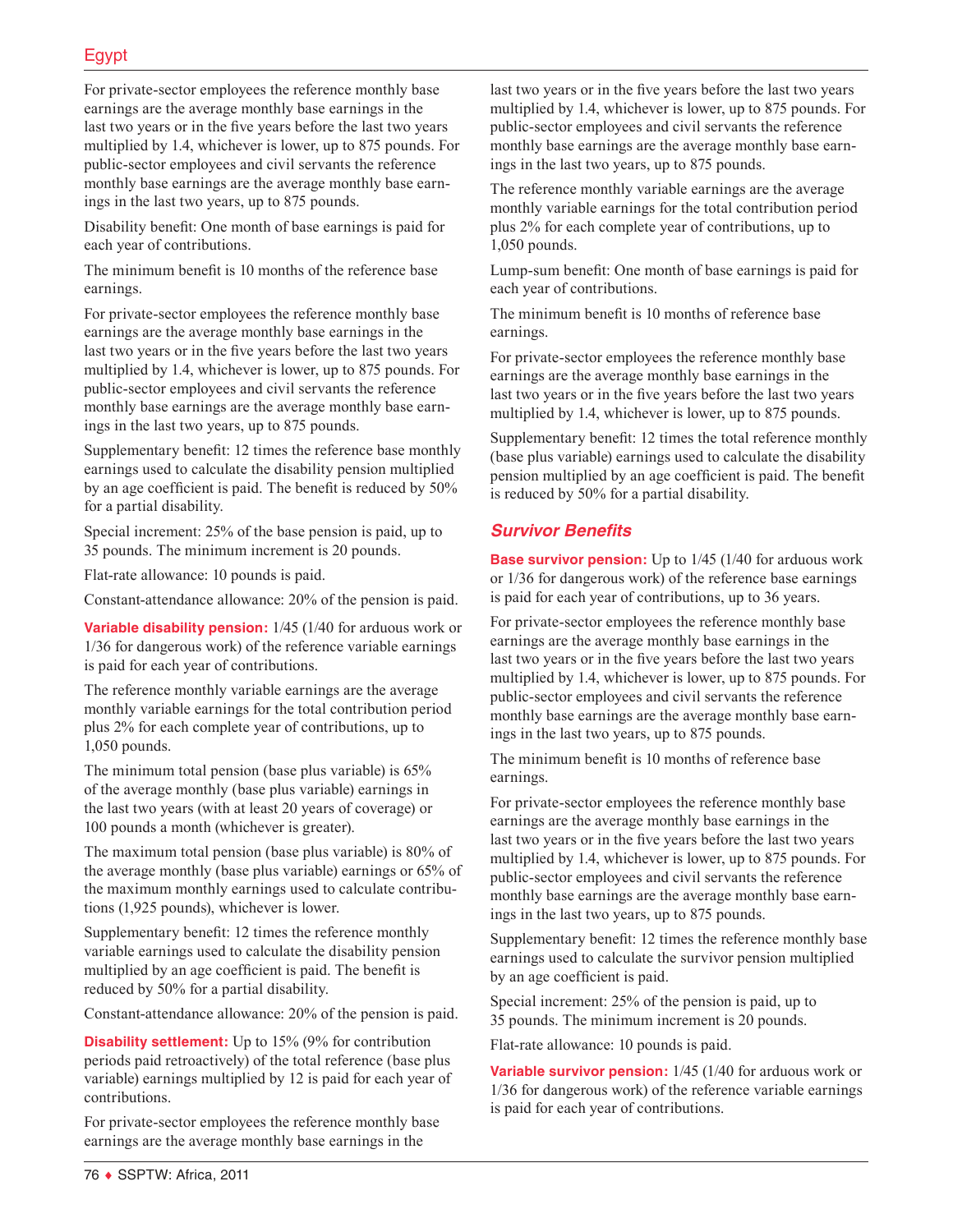The reference monthly variable earnings are the average monthly variable earnings for the total contribution period plus 2% for each complete year of contributions, up to 1,050 pounds.

The minimum total pension (base plus variable) is 65% of the average monthly (base plus variable) earnings in the last two years (with at least 20 years of coverage) or 100 pounds a month (whichever is greater).

The maximum total pension (base plus variable) is 80% of the average monthly (base plus variable) earnings or 65% of the maximum monthly earnings used to calculate contributions (1,925 pounds), whichever is lower.

Supplementary benefit: 12 times the reference monthly variable earnings used to calculate the survivor pension multiplied by an age coefficient is paid.

**Survivor benefit:** One month of earnings is paid for each year of contributions.

**Survivor settlement:** Up to 15% (9% for contribution periods paid retroactively) of the total reference (base plus variable) earnings multiplied by 12 is paid for each year of contributions.

For private-sector employees the reference monthly base earnings are the average monthly base earnings in the last two years or in the five years before the last two years multiplied by 1.4, whichever is lower, up to 875 pounds. For public-sector employees and civil servants the reference monthly base earnings are the average monthly base earnings in the last two years, up to 875 pounds.

The reference monthly variable earnings are the average monthly variable earnings for the total contribution period plus 2% for each complete year of contributions, up to 1,050 pounds.

Lump-sum benefit: One month of reference base earnings is paid for each year of contributions.

The minimum benefit is 10 months of reference base earnings.

Supplementary benefit: 12 times the total reference monthly (base plus variable) earnings used to calculate the survivor pension multiplied by an age coefficient is paid.

**Death grant:** Three months of the deceased's (base plus variable) pension is paid.

**Funeral grant:** Two months of the deceased's (base plus variable) pension is paid. The minimum grant is 200 pounds.

## *Administrative Organization*

Ministry of Finance ([http://www.mof.gov.eg\)](http://www.mof.gov.eg) provides general supervision.

National Organization for Social Insurance for the Private and Public Sector Fund administers the program.

Social Insurance Government Sector Fund administers the program for government employees.

# *Sickness and Maternity*

#### *Regulatory Framework*

**First laws:** 1959 and 1964.

**Current law:** 1975 (social security).

**Type of program:** Social insurance system.

#### *Coverage*

Employed persons aged 18 or older (aged 16 or older if a government employee). Coverage is being extended gradually to students.

Exclusions: Temporary and casual agricultural workers, small-scale artisans, household workers, and self-employed persons.

## *Source of Funds*

**Insured person:** 1% of covered monthly earnings; old-age pensioners contribute 1% of the pension; survivors voluntarily contribute 2% of the survivor pension.

The minimum monthly earnings used to calculate contributions are the lower limit of the civil servant salary scale.

The lower limit of the civil servant salary scale is 123 pounds.

The maximum monthly earnings used to calculate contributions are 1,925 pounds.

**Self-employed person:** Not applicable.

**Employer:** 4% of covered monthly payroll; 3% for employers providing cash sickness benefits to employees.

The minimum monthly earnings used to calculate contributions are the lower limit of the civil servant salary scale.

The lower limit of the civil servant salary scale is 123 pounds.

The maximum monthly earnings used to calculate contributions are 1,925 pounds.

**Government:** None; the cost of cash benefits paid directly to insured government employees.

## *Qualifying Conditions*

**Cash sickness and medical benefits:** The insured must have paid contributions for the last three months or for a total of six months, including the last two months.

**Cash maternity benefits:** The insured must have paid contributions for the last 10 months.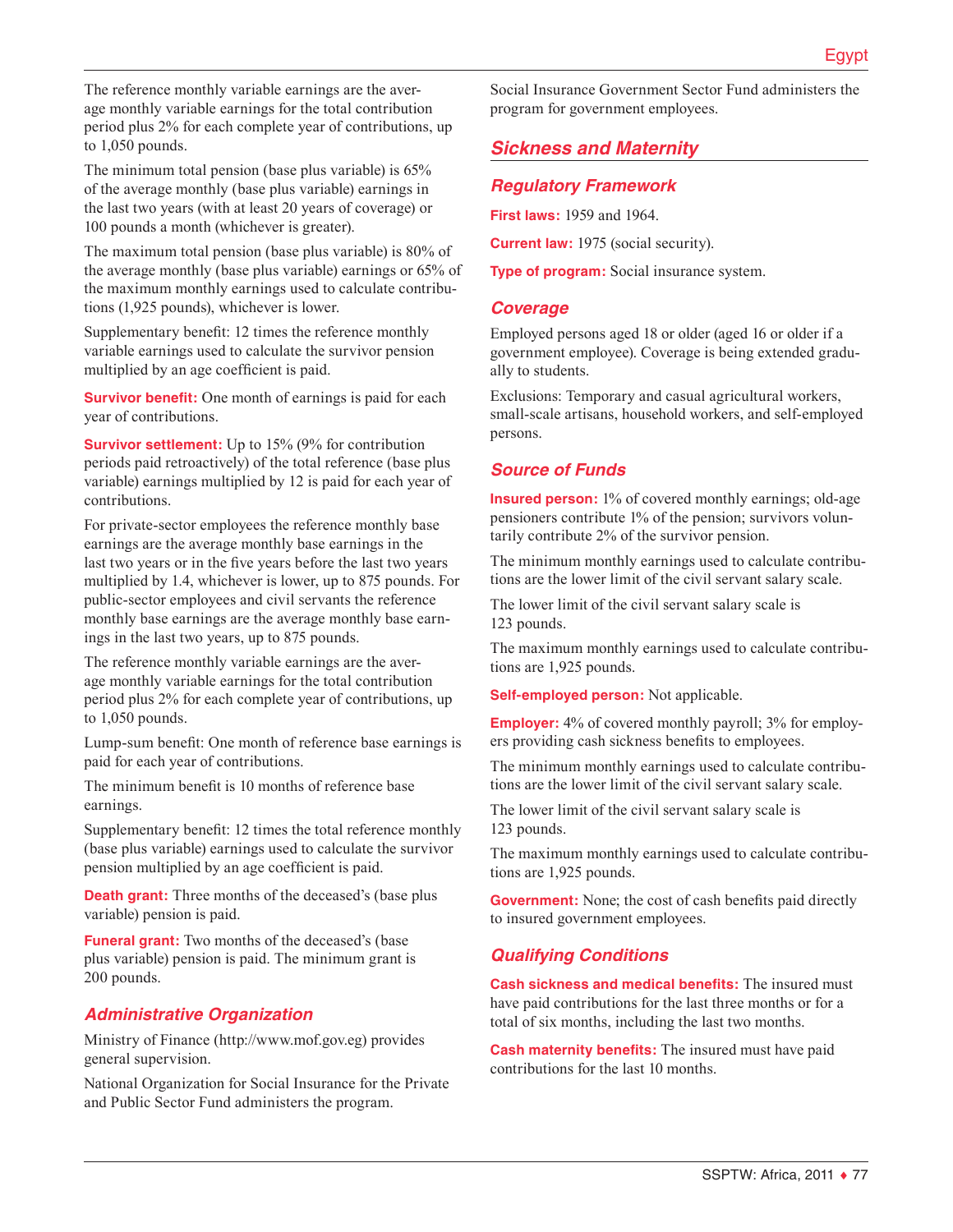#### *Sickness and Maternity Benefits*

**Sickness benefit:** 75% of the last covered daily wage before the incapacity began is paid for the first 90 days; thereafter, 85% (100% for specified chronic diseases). The benefit is paid for up to 180 days in a calendar year (no limit for specified chronic diseases).

The minimum benefit is the minimum contributory wage.

The minimum contributory wage is 123 pounds.

Benefits are paid daily, weekly, or monthly, depending on the frequency of the insured's wage payments.

**Maternity benefit:** 75% of the last covered daily wage before the maternity leave period began is paid for up to 90 days. The benefit is paid for a maximum of three pregnancies.

The minimum benefit is the minimum contributory wage.

The minimum contributory wage is 123 pounds.

Benefits are paid daily, weekly, or monthly, depending on the frequency of the insured's wage payments.

#### *Workers' Medical Benefits*

Benefits include general and specialist care, surgery, hospitalization, maternity care, dental care, laboratory services, medicine, rehabilitation services, and appliances.

Employer, public, or other medical facilities provide service benefits under contract with the Health Insurance Organization.

#### *Dependents' Medical Benefits*

Medical benefits for dependents are the same as those for the insured.

#### *Administrative Organization*

Ministry of Health and Population ([http://www.mohp.gov](http://www.mohp.gov.eg) [.eg\)](http://www.mohp.gov.eg) provides general supervision.

National Organization for Social Insurance for the Private and Public Sector Fund and the Social Insurance Government Sector Fund administer contributions and cash benefits.

Health Insurance Organization administers medical benefits through its hospitals.

# *Work Injury*

## *Regulatory Framework*

**First law:** 1936.

**Current law:** 1975 (social security).

**Type of program:** Social insurance system.

#### *Coverage*

Employed persons aged 18 or older (aged 16 or older if a government employee).

Exclusions: Casual workers, self-employed persons, and household workers.

#### *Source of Funds*

**Insured person:** None.

**Self-employed person:** Not applicable.

**Employer:** 3% of covered monthly payroll; up to 2% of covered monthly payroll if the employer provides employees with temporary disability benefits.

The minimum monthly earnings used to calculate contributions are the lower limit of the civil servant salary scale.

The lower limit of the civil servant salary scale is 123 pounds.

The maximum monthly earnings used to calculate contributions are 1,925 pounds.

**Government:** None.

#### *Qualifying Conditions*

**Work injury benefits:** There is no minimum qualifying period.

#### *Temporary Disability Benefits*

100% of the covered daily wage is paid from the day after the disability began until full recovery or certification of permanent disability.

The minimum benefit is the minimum contributory wage.

The minimum contributory wage is 123 pounds.

Benefits are paid daily, weekly, or monthly, depending on the frequency of the insured's wage payments.

#### *Permanent Disability Benefits*

**Base permanent disability pension:** 80% of average monthly base earnings in the year before the disability began is paid.

The maximum monthly base earnings used to calculate the base permanent disability pension are 875 pounds.

The minimum base pension is 40 pounds a month.

The maximum base pension is 500 pounds a month.

Partial disability: If the insured is assessed with a disability of 35% to 100%, a percentage of the pension is paid according to the assessed degree of disability. If the degree of disability is less than 35%, a lump sum based on 48 months of pension is paid according to the assessed degree of disability.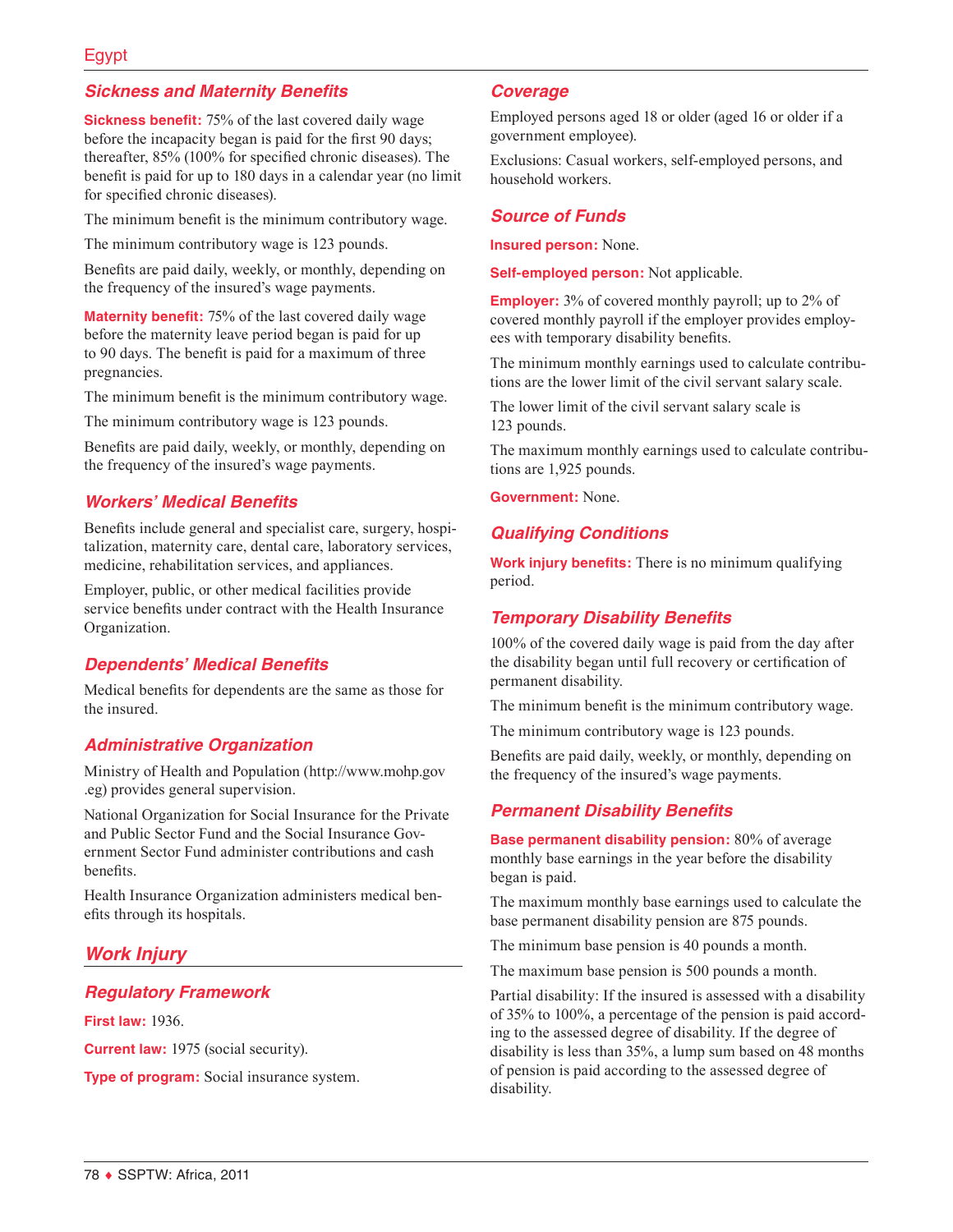Lump-sum award: If the insured is eligible for a permanent disability pension, one month of base earnings is paid for each year of contributions.

The maximum monthly base earnings used to calculate the lump-sum award are 875 pounds.

The minimum lump-sum award is 10 months of base earnings.

Supplementary compensation: 18 times the monthly base earnings used to calculate the survivor pension multiplied by an age coefficient is paid.

Constant-attendance allowance: If the insured requires the constant attendance of others to perform daily functions, 20% of the pension is paid.

If the insured receives benefits under the old-age, disability, and survivors program, the total work injury permanent disability pension (base plus variable) must not exceed 100% of average monthly covered (base plus variable) earnings during the year before the disability began.

Benefit adjustment: Pensions are increased by 5% after each five-year period of continuous disability, up to age 60.

**Variable permanent disability pension:** 80% of reference variable earnings is paid.

The reference monthly variable earnings are the average monthly variable earnings for the total contribution period, up to 1,050 pounds.

Partial disability: If the insured is assessed with a disability of 35% to 100%, a percentage of the pension is paid according to the assessed degree of disability. If the degree of disability is less than 35%, a lump sum based on 48 months of pension is paid according to the assessed degree of disability.

Supplementary compensation: 18 times the monthly variable earnings used to calculate the survivor pension multiplied by an age coefficient is paid.

Constant-attendance allowance: If the insured requires the constant attendance of others to perform daily functions, 20% of the pension is paid.

If the insured receives benefits under the old-age, disability, and survivors program, the total work injury permanent disability pension (base plus variable) must not exceed 100% of average monthly covered (base plus variable) earnings during the year before the disability began.

Benefit adjustment: Pensions are increased by 5% after each five-year period of continuous disability, up to age 60.

## *Workers' Medical Benefits*

Benefits include general and specialist care, surgery, hospitalization, medicine, X-rays, appliances, and rehabilitation.

## *Survivor Benefits*

**Base survivor pension:** 80% of average monthly base earnings in the last year before the insured's death is paid. The maximum monthly base earnings used to calculate the base survivor pension are 875 pounds.

The minimum base pension is 40 pounds a month.

The maximum base pension is 500 pounds a month.

Lump-sum award: One month of base earnings is paid for each year of contributions.

The maximum monthly base earnings used to calculate the lump-sum award are 875 pounds.

The minimum lump-sum award is 10 months of base earnings.

Benefits are split among eligible survivors according to a schedule in law, including a widow of any age, a disabled widower, dependent sons and brothers younger than age 21 (age 26 if a student, no limit if disabled), unmarried daughters and sisters, and dependent parents.

All survivor pensions may be taken as a lump sum.

If the insured receives benefits under the old-age, disability, and survivors program, the total work injury survivor pension (base plus variable) must not exceed 100% of average monthly covered (base plus variable) earnings.

**Variable survivor pension:** 80% of reference monthly variable earnings is paid.

The reference monthly variable earnings are the average monthly variable earnings for the total contribution period, up to 1,050 pounds.

Benefits are split among eligible survivors according to a schedule in law, including a widow of any age, a disabled widower, dependent sons and brothers younger than age 21 (age 26 if a student, no limit if disabled), unmarried daughters and sisters, and dependent parents.

All survivor pensions may be taken as a lump sum.

If the insured receives benefits under the old-age, disability, and survivors program, the total work injury survivor pension (base plus variable) must not exceed 100% of average monthly covered (base plus variable) earnings.

**Death grant:** Three months of the deceased's (base plus variable) pension is paid.

**Funeral grant:** Two months of the deceased's (base plus variable) pension is paid. The minimum grant is 200 pounds.

## *Administrative Organization*

Ministry of Finance ([http://www.mof.gov.eg\)](http://www.mof.gov.eg) provides general supervision.

National Organization for Social Insurance for the Private and Public Sector Fund and the Social Insurance Government Sector Fund administer contributions and cash benefits.

Health Insurance Organization administers medical benefits through its hospitals.